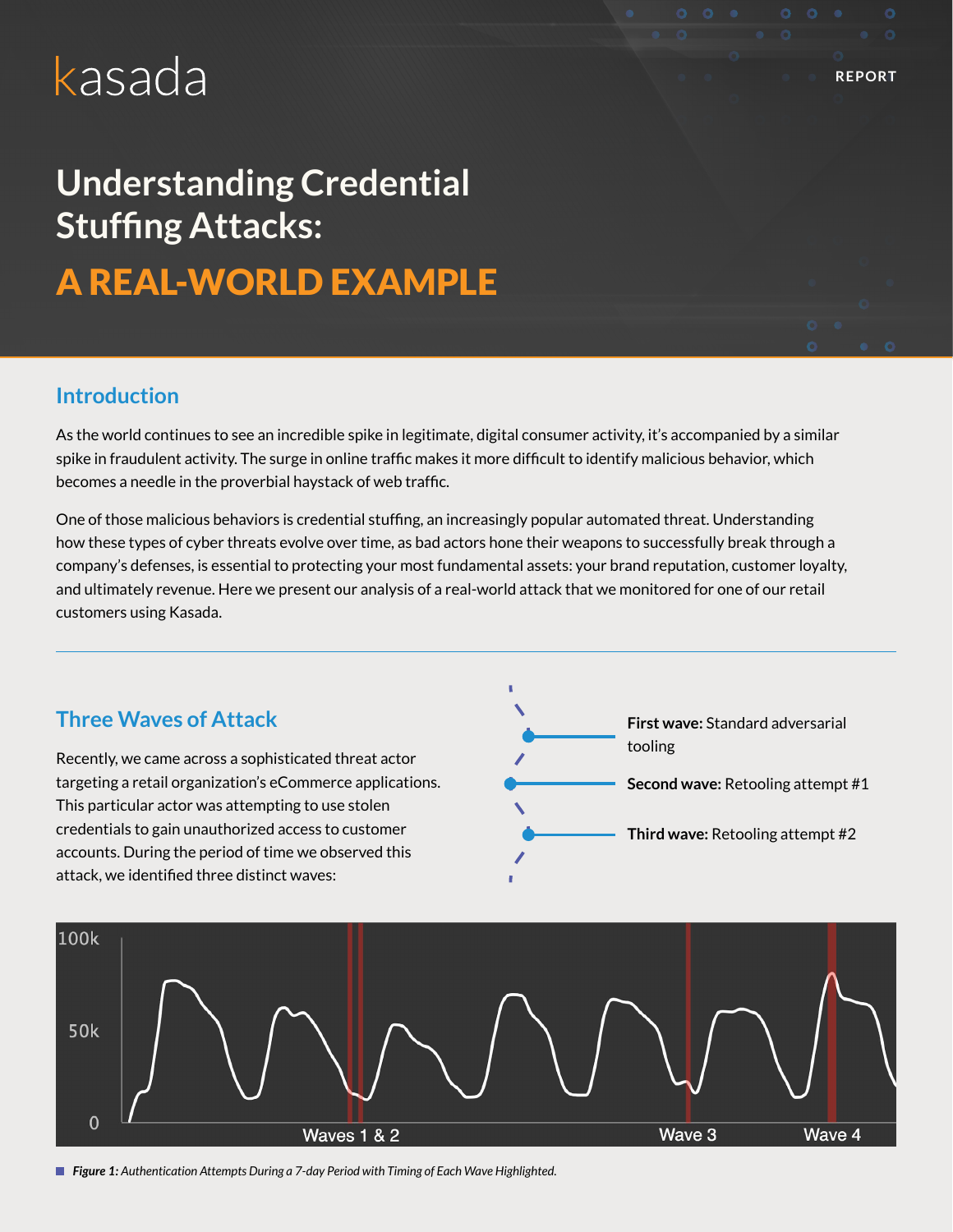**2**

## **The First Wave**

We began investigating this bad actor after we noticed a surge in traffic attempting to authenticate. The traffic was detected as non-human and subsequently stopped.

During this first wave, the attacker used two evasion techniques:

## **1. A worldwide proxy network**

- The attacker rotated IPs for every request (see Figure 2).
- This technique bypasses mechanisms that cannot detect malicious requests on the first page load.

#### **2. Browser session hijacking**

- The attacker used a legitimate browser session that had been established with the website.
- This technique enables the attacker to bypass detections that rely on trusting pre-established browser sessions.



 *Figure 2: Geographic Locations of IPs Used in the Initial Wave.*

This wave lasted for less than an hour, which indicates that the attacker was monitoring the attack very closely. As soon as they realized their efforts were not successful, the attack was stopped to avoid the risk of unwanted attention.

## **The Second Wave**

Within 72 hours of the initial failed wave, the attacker returned in full force. After revising the failed evasion techniques from the first wave, the attacker came back with the next evolution:

#### **1. Localized residential IPs**

- The attacker shifted away from using a worldwide proxy network and focused on ensuring that traffic came from the correct geographical location.
- This enables an attacker to blend in more effectively with legitimate customer traffic hitting the application.

#### **2. Clean browser sessions**

- Instead of re-using a browser session, the attacker attempted to create new, clean sessions with each authentication attempt.
- This technique enables attackers to bypass detections that rely on profiling browsers over a number of requests before making a decision.

This wave lasted longer than the first, however none of the attacker's authentication attempts were successful. After a number of hours recycling these techniques, the attacker gave up (see Figure 3 below).



*Figure 3: Authentication Traffic Over a 24-Hour Period, With Attack in the Middle of the Night, Local Time.*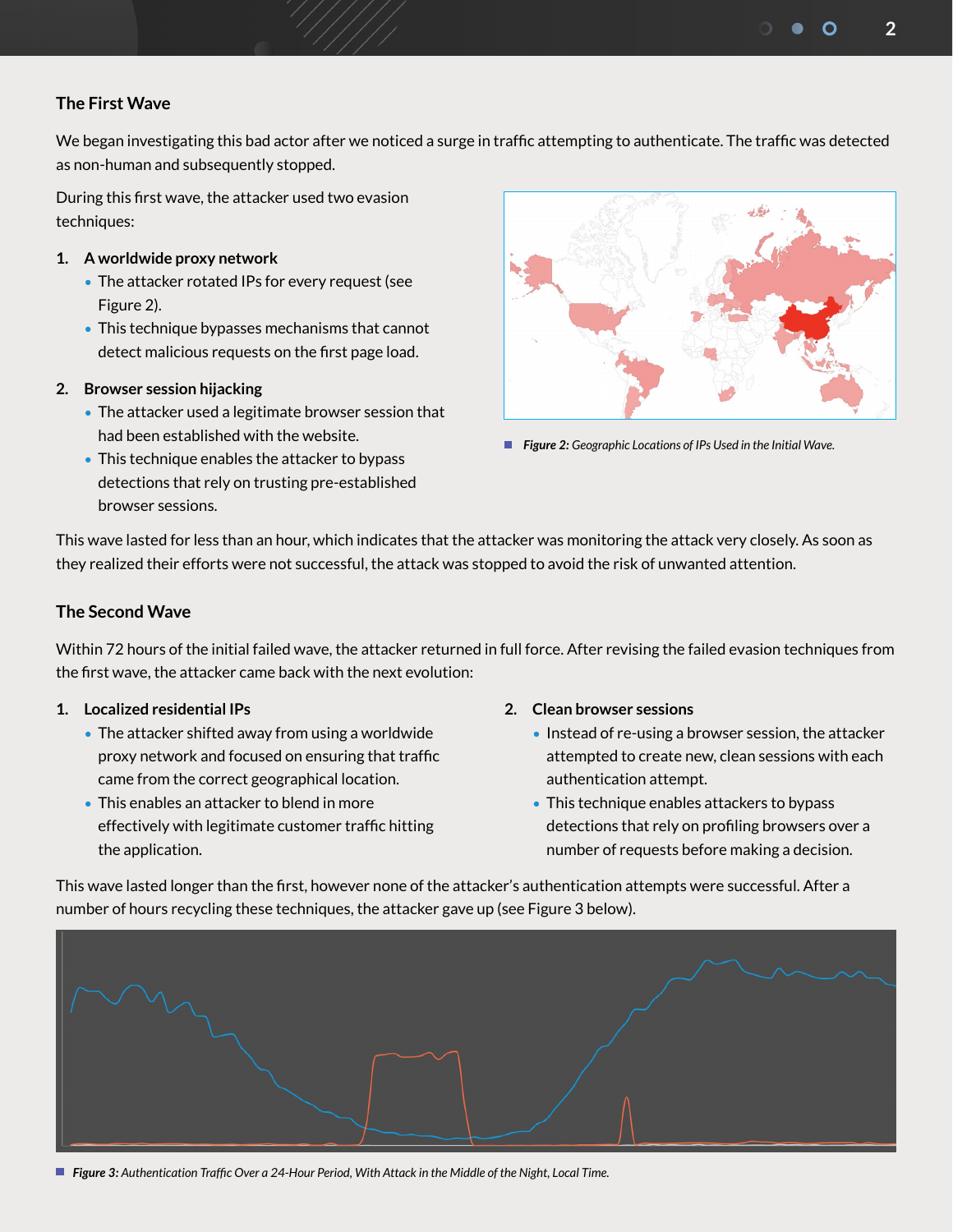## **The Third Wave**

The third and final attempt came 24 hours after the second one. This wave used the two techniques from the second wave, with a new shift in behavior: Mimicking the timing of legitimate user traffic.

In the attacker's two previous attempts, attacks were launched during the middle of the night for the majority of this organization's typical customers. This time, the attacker used the localized IPs and new browser sessions and started the attack slowly, as customers in that region started to wake up (see Figures 4 and 5, below).



*Figure 4: All Authentication Attempts Processed During Final Wave.*



*Figure 5: Final Wave Ramp-up Over 3 Hours to Mimic Legitimate Customer Traffic Patterns.*

## **Uncovering the Reconnaissance Period**

Using Kasada's sophisticated browser-sensor interrogation, session tracking, and data analytics tools, we worked backwards from these three attacks to isolate the reconnaissance traffic from the attacker before the actual attack began.

The reconnaissance period lasted roughly one hour, during which time more than 12,000 legitimate customers logged into the application. Our attacker was simply a needle in a haystack at this point (see Figure 6).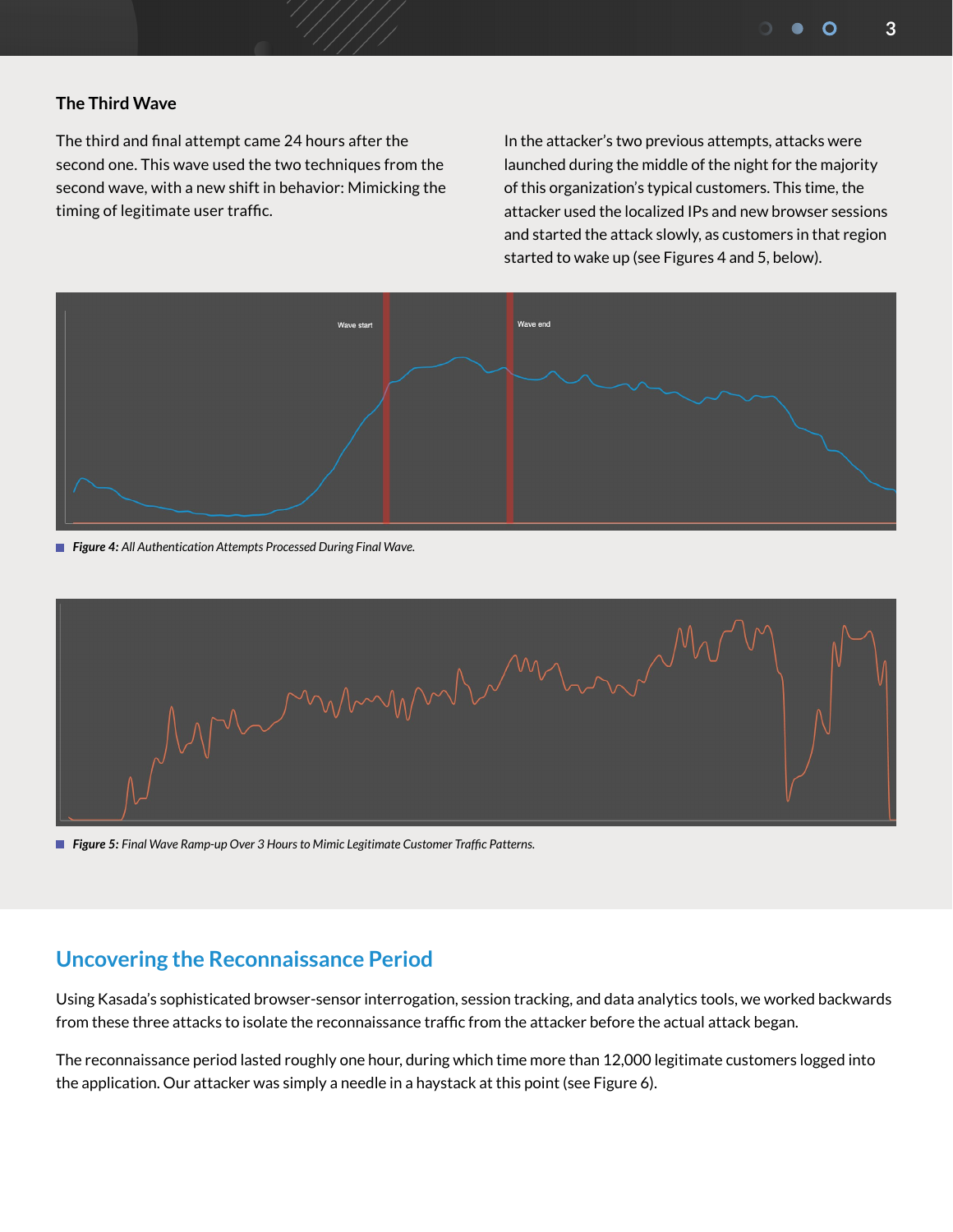**4**



*Figure 6: Legitimate Users During Reconnaissance Period*

After correlating a number of key characteristics, we identified the browser from which the attacker first started testing. This is how the attacker conducted reconnaissance (see Figure 7):

- 1. Load the customer application in a browser
- 2. Test two logins
- 3. Transfer the browser session into a bot to test logins
- 4. Refresh browser and continue debugging bot



*Figure 7: Tracking the Reconnaissance Period* 

## **Final Observations**

During each stage, the attacker used various methods of evasion in different combinations. Because the attacker was unable to reverse-engineer and understand the detections in place at this retailer, he or she incorrectly made the assumption that simple techniques might work to bypass WAFs or other bot detection solutions in this scenario.

Ultimately the attack was unsuccessful because of the defense in depth that the retailer had in place, which thwarted all of the various methods the attacker used to evade detection. Had the retail brand not implemented a layered security solution, the attacker would have most likely been successful earlier in the attack and inflicted significant damage to the company. layered security solution, the attacker would have most likely been successful earlier in the attack and inflicted significant damage to the company.

In this attack, Kasada's multiple layers aided in detecting the various techniques that this actor used. This was also key to automatically handling the retooling attempts, as our platform remained one step ahead of what the attacker was doing, without requiring any human intervention.

The high level of visibility that Kasada provides into application traffic is critical to identifying and isolating attack traffic even when it is a needle in a haystack. With these actionable insights, we can create highly accurate and specific indicators of compromise (IOCs) to share with our customers, ensuring that they'll be able to proactively stop attacks like this one if this group visits any of their applications.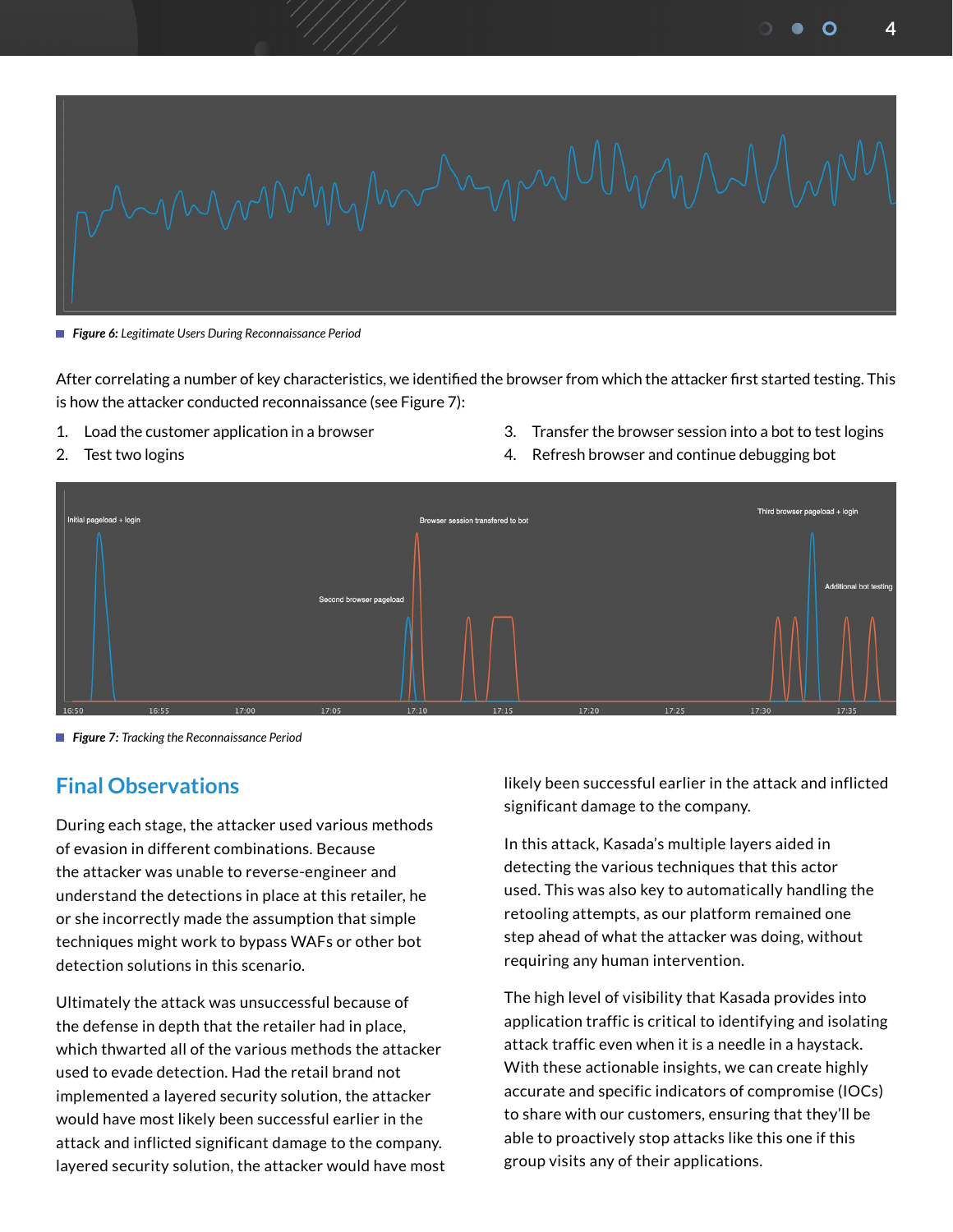## **How Kasada Can Help**

Kasada is a modern bot mitigation solution that protects your company against the damaging, often underestimated effects of malicious automation across your web, mobile, and APIs. Kasada offers a cloud-based service that puts no extra maintenance or burden on your internal team.

Unlike alternative solutions that provide incomplete, easy-to-detect, and inefficient bot mitigation tools (which are not only costly to deploy and maintain but also add friction and latency to the user experience), Kasada:

- Looks for immutable evidence of automation from the very first request, instead of relying on contextual data from the past which takes time and ongoing maintenance.
- Makes bots, not humans, do the work, by cleverly deterring synthetic traffic with a cryptographic challenge that makes it arduous and expensive for bots to continue their attacks, while remaining imperceptible to (and requiring no action from) end users.
- Is extremely efficient, easily implements within minutes, and demonstrates clear ROI across multiple departments.
- Is highly effective, delivering the best detection and lowest false positive rates in the market today.

**KASADA** 

**CLIENT INTERROGATION** 

## **How Kasada Works**

Using proprietary techniques, Kasada presents a myriad of obstacles to frustrate and disrupt the operating model of bot attacks, preventing hackers from using automation and challenging critical aspects of the attack process.

When bots that are imitating human users interactwith your application, they leave certain traces of automation within the client environment. Kasada's invisible client interrogation process, with advanced JavaScript inspection processes, detects the presence of such traces and uses the telemetry in our decision engine to detect and stop attacks. This immediately detects bots and categorizes them as benign or malicious. This interrogation process is invisible to normal users and doesn't require the use of CAPTCHAs, which have been shown to be ineffective in evading malicious bots. Kasada's world-class obfuscation enables long-term efficacy.

A cryptographic browser-based challenge is used as aproof of work that exponentially increases the difficulty level with the number of abusive requests over time, therefore exhausting the CPU resources of bad bots, without informing the adversary. This forces the attack to permanently cease, as its ROI inevitably collapses. Notonly does Kasada neutralize the attack long-term, but also prevents the bot operator from quickly retooling or attacking other targets, as all CPU resources have been exhausted. Fraudsters then avoid targeting Kasadaprotected properties, as it costs them virtually unlimited resources to try and break in.



**KASADA** 

**DEFENSE CLOUD**